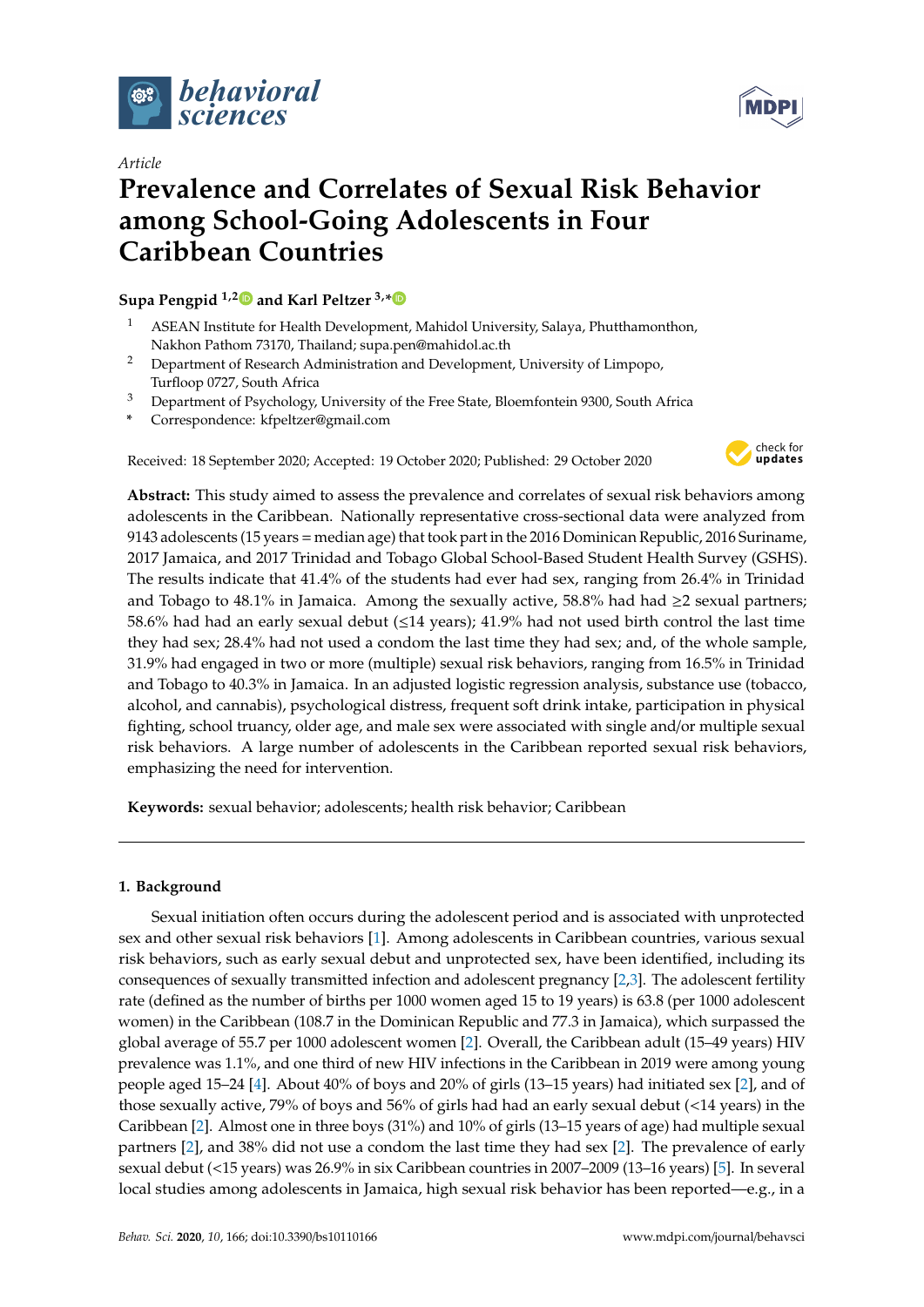subsample of adolescents (15–19 years) in 2008–2009, 32% of females and 54% of males had had sexual initiation, and among sexually active girls and boys 12% and 52%, respectively, had had multiple sexual partners [\[6\]](#page-10-5). An adolescent school survey (13–18 years) in Kingston and St Andrew in 2012 showed that 58.6% reported sexual initiation and 31.8% had had multiple sexual partners [\[7\]](#page-10-6); among sexually active youth (15–24 years) in Jamaica in 2012, 58.8% reported inconsistent condom use and 44.5% had had multiple sexual partners [\[8\]](#page-10-7).

In a review among adolescents in the English-speaking Caribbean, "the quality of the parent-adolescent relationship, the presence of violence, substance abuse or mental health problems in the family, peer relationships, cultural attitudes, and a history of physical and sexual abuse" were associated with several sexual and reproductive health outcomes [\[9\]](#page-10-8). Globally, as reviewed in Peltzer and Pengpid [\[10\]](#page-10-9) (p. 406), "factors associated with sexual risk behavior among adolescents (ever had sex, early sexual debut, no condom use, and no contraceptive use), include, male sex, older age, substance use, psychological distress, school truancy, lack of parental and peer support." In addition, in a multi-country adolescent study, frequent bullying victimization increased the odds of sexual initiation, non-condom use, and multiple sex partners [\[11\]](#page-10-10); frequent involvement in physical fighting increased the odds of sexual initiation and multiple sex partners [\[12\]](#page-10-11); in American adolescents, frequent soda consumption increased the odds of multiple sexual partners and unprotected sex [\[13\]](#page-10-12); and in a study of college students in Zambia, low physical activity increased the odds of any risky sexual behavior [\[14\]](#page-10-13).

However, there is a lack of recent national data on adolescent sexual risk behavior and its correlates in the Caribbean, such as in Dominican Republic, Jamaica, Suriname, and Trinidad and Tobago. Knowing the occurrence and factors associated with sexual risk behavior and its associated factors among adolescents in Caribbean countries will help in informing intervention strategies targeting the delay of sexual initiation and promoting "safer sex". According to Joint United Nations Programme on HIV/AIDS (UNAIDS), "Safer sex strategies include postponing sexual debut, non-penetrative sex, correct and consistent use of male or female condoms, and reducing the number of sexual partners" [\[15\]](#page-10-14) (p. 11).

Therefore, this study intended to estimate the prevalence and predictors of sexual risk behaviors among school adolescents in Dominican Republic, Jamaica, Suriname, and Trinidad and Tobago in 2016–2017.

## **2. Methods**

## *2.1. Sample and Procedures*

Cross-sectional nationally representative survey data from the 2016 Dominican Republic, 2016 Suriname, 2017 Jamaica, and 2017 Trinidad and Tobago GSHS were analyzed [\[16\]](#page-10-15). These countries were selected on the basis of all the countries in the Caribbean where recent GSHS data were available. A two-stage cluster sample design was utilized to generate representative data of all students in Forms 1–6 in the Dominican Republic, Jamaica, Suriname, and Trinidad and Tobago [\[16\]](#page-10-15). At the first stage, schools were selected with a probability proportional to the enrolment size, and at the second stage classes were randomly selected and all the students in the selected classes were eligible to participate [\[16\]](#page-10-15). Data collection was done with a self-administered multichoice format questionnaire translated into the country language under the supervision of trained external survey administrators in the classroom [\[16\]](#page-10-15). Students recorded their responses on computer scannable sheets, and student privacy was maintained through anonymous and voluntary participation [\[16\]](#page-10-15). More detailed information can be publicly accessed [\[16\]](#page-10-15); the overall response rate was 63% in the Dominican Republic, 60% in Jamaica, 83% in Suriname, and 89% in Trinidad and Tobago [\[16\]](#page-10-15). National ethics committees approved the study and written informed consent was obtained from the participating schools, parents, and students [\[16\]](#page-10-15).

The study context characteristics of the four study countries are described in Table [1.](#page-2-0)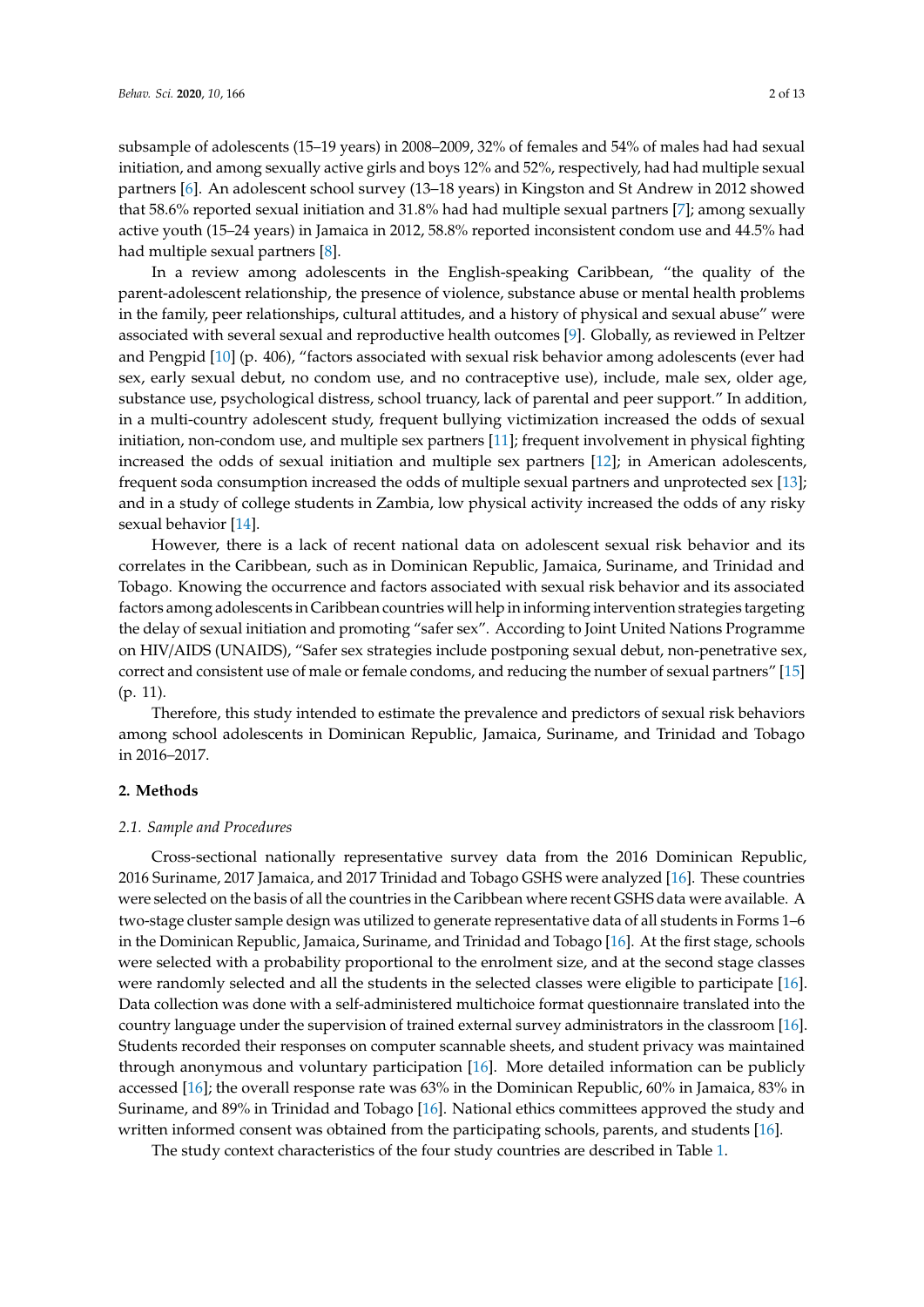<span id="page-2-0"></span>

| Variable                                               | Dominican Republic [17]                                           | Jamaica [18]                   | Suriname <sup>[19]</sup>                                             | Trinidad and Tobago [20]                                          |
|--------------------------------------------------------|-------------------------------------------------------------------|--------------------------------|----------------------------------------------------------------------|-------------------------------------------------------------------|
| Population                                             | 10,499,704                                                        | 2,808,570                      | 609,569                                                              | 1,208,789                                                         |
| Urban population                                       | 82.5%                                                             | 56.3%                          | 66.1%                                                                | 53.2%                                                             |
| Major ethnic groups                                    | mixed 70.4% (mestizo/indio<br>58%, mulatto 12.4%),<br>black 15.8% | black 92.1%, mixed<br>6.1%     | Hindustani 27.4%, "Maroon"<br>21.7%, Creole 15.7%,<br>Javanese 13.7% | East Indian 35.4%,<br>African descent 34.2%,<br>mixed/other 15.3% |
| Secondary school gross<br>enrolment ratio, female [21] | 85%                                                               | 86%                            | 89%                                                                  | 88%                                                               |
| Secondary school gross<br>enrolment ratio, male [21]   | 78%                                                               | 85%                            | 67%                                                                  | 83%                                                               |
| Study sample: Mean age<br>(SD), age range              | 14.9 (1.5), 11-18 years                                           | $15.0(1.3)$ , $11-18$<br>years | 14.8 (1.7), 11-18 years                                              | 14.8 (1.7), 11–18 years                                           |
| School grade                                           |                                                                   |                                |                                                                      |                                                                   |
| 1st Form                                               | 426 (29.4%)                                                       | 41 $(2.5\%)$                   | 642 (31.0%)                                                          | 896 (23.3%)                                                       |
| 2nd Form                                               | 394 (27.2%)                                                       | 412 (25.0%)                    | 678 (32.7%)                                                          | 667 (17.4%)                                                       |
| 3rd Form                                               | 317 (21.9%)                                                       | 557 (33.8%)                    | 691 (33.3%)                                                          | 851 (22.1%)                                                       |
| 4th Form                                               | 216 (14.9%)                                                       | 388 (23.5%)                    | $61(2.9\%)$                                                          | 767 (20.0%)                                                       |
| 5th Form                                               | 94 (6.5%)                                                         | 208 (12.6%)                    | $0(0.0\%)$                                                           | 462 (12.0%)                                                       |
| 6th Form                                               | $0(0.0\%)$                                                        | 44 (2.7%)                      | 0(0.0)                                                               | $200(5.2\%)$                                                      |

# *2.2. Measures*

The GSHS questionnaire used is shown in Table [2](#page-3-0) [\[16\]](#page-10-15). The GSHS measure draws on content from the Centers for Disease Control and Prevention (CDC) Youth Risk Behavior Survey, for which the test- and retest reliability has been established [\[22\]](#page-11-1). A study examining the test-retest reliability of the GSHS measure among Fijian girls found an "average agreement between test and retest was 77%, and average Cohen's kappa was 0.47." [\[23\]](#page-11-2) (p. 181).

Sexual risk behavior was assessed with questions on ever having had sexual intercourse, the age of sexual debut, the number of people having had sexual intercourse within a lifetime, condom use at the last sexual intercourse, and birth control use at the last sexual intercourse. Individual sexual risk behaviors were defined as ever having had sex, early sexual debut (≤14 years), having had two or more sexual partners in a lifetime, non-condom use in the last sexual encounter, and non-birth control use in the last sexual encounter. A composite sexual risk behavior measure included having had sex, early sexual debut (≤14 years), having had two or more sexual partners in a lifetime, and non-condom use in the last sexual encounter; non-birth control use was excluded due to overlap with non-condom use in the last sexual encounter.

Emotional-contextual factors include factors such as bullying victimization, being in physical fights, hunger, parental tobacco use, passive smoking, school truancy, and psychological distress variables (loneliness, anxiety, no close friends, suicidal ideation, and suicide attempt) that were summed and grouped into  $0 = 0$ ,  $1 = 1$  single, and  $2-5 = 2$  multiple psychological distress [\[24\]](#page-11-3).

Health risk behaviors included current tobacco use, current cannabis use, lifetime drunkenness, attendance of physical education, injury, and soft drink consumption.

Protective factor items included peer support and four parental support items (connectedness, supervision, bonding, and respect for privacy). The latter were summed and classified into three groups, 0–1 low, 2 medium, and 3–4 high support [\[24\]](#page-11-3).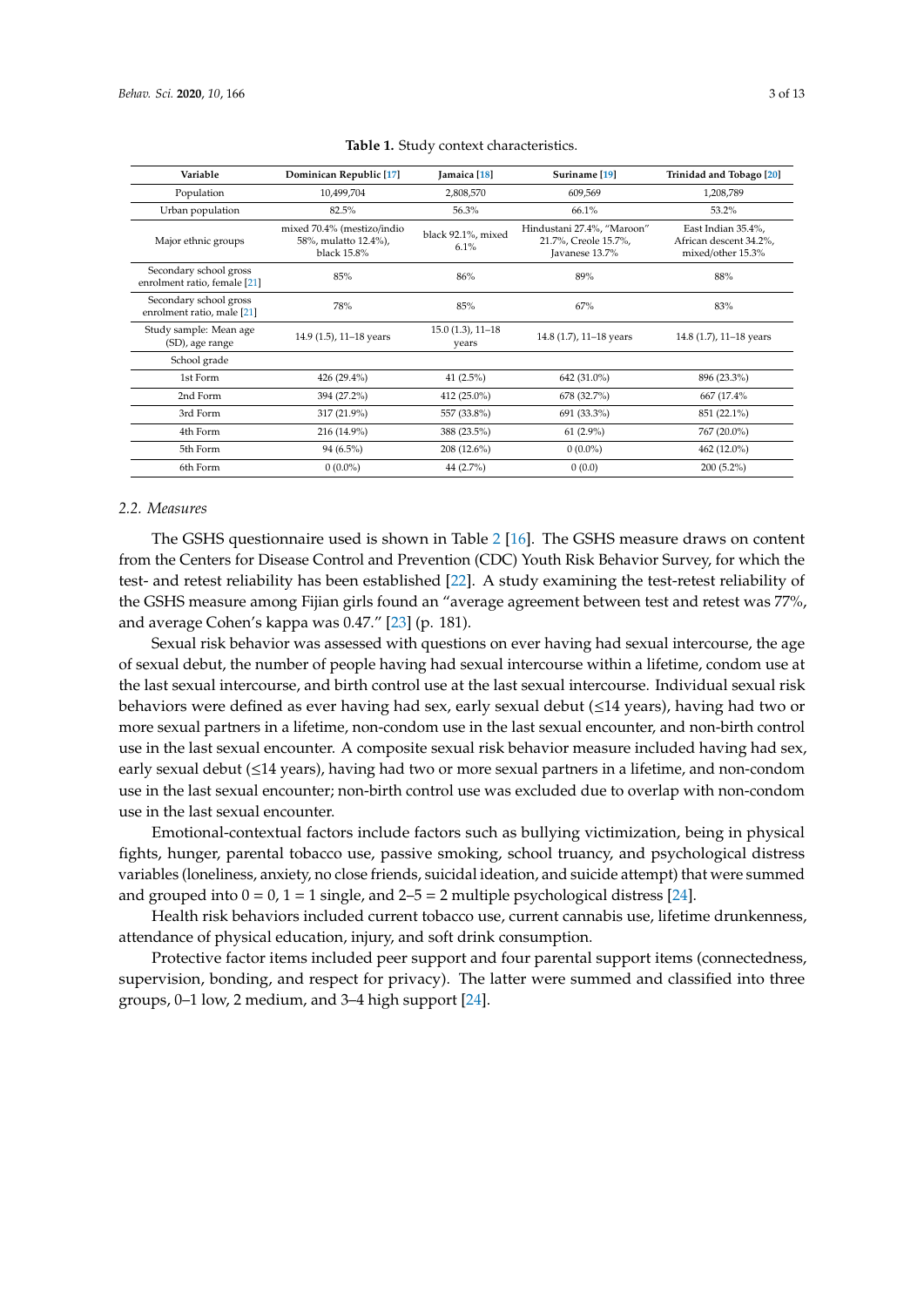<span id="page-3-0"></span>

| Indicator                    | Item                                                                                                                                                                                                                 | <b>Responses (Coding Scheme)</b>                                                          |  |  |
|------------------------------|----------------------------------------------------------------------------------------------------------------------------------------------------------------------------------------------------------------------|-------------------------------------------------------------------------------------------|--|--|
| Sex                          | "What is your sex?"                                                                                                                                                                                                  | "Male, Female"                                                                            |  |  |
| Age                          | "How old are you?"                                                                                                                                                                                                   | "11 years old or younger to 18 years old or older"                                        |  |  |
|                              | Sexual behavior                                                                                                                                                                                                      |                                                                                           |  |  |
| Sexual initiation            | "Have you ever had sexual intercourse?"                                                                                                                                                                              | "Yes, No" (coded yes $= 1$ , no $= 0$ )                                                   |  |  |
| Age of sexual initiation     | "How old were you when you had sexual intercourse<br>for the first time?"                                                                                                                                            | "I have never had sexual intercourse<br>11 years old or younger to 18 years old or older" |  |  |
| Number of sex partners       | "During your life, with how many people have you<br>had sexual intercourse?"                                                                                                                                         | "I have never had sexual intercourse, 1 person to 6 or<br>more people"                    |  |  |
| Condom use                   | "The last time you had sexual intercourse, did you or<br>your partner use a condom?"                                                                                                                                 | "I have never had sexual intercourse, Yes, No, I do<br>not know"                          |  |  |
| Birth control use            | "The last time you had sexual intercourse, did you or<br>your partner use any method of birth control, such as<br>withdrawal, rhythm (safe time), birth control pills, or<br>any other method to prevent pregnancy?" | "I have never had sexual intercourse, Yes, No, I do<br>not know"                          |  |  |
| Emotional-contextual factors |                                                                                                                                                                                                                      |                                                                                           |  |  |
| No close friends             | "How many close friends do you have?"                                                                                                                                                                                | " $1 = 0$ to $4 = 3$ or more (coded $1 + 1 = 0$ , $0 = 1$ )"                              |  |  |
| Loneliness                   | "During the past 12 months, how often have you felt<br>lonely?"                                                                                                                                                      | "1 = never to 5 = always (coded $1-3 = 0$ and $4-5 = 1$ )"                                |  |  |
| Worry/Anxiety                | "During the past 12 months, how often have you<br>been so worried about something that you could not<br>sleep at night?"                                                                                             | $"1$ = never to 5 =a lways (coded 1–3 = 0 and 4–5 = 1)"                                   |  |  |
| Suicidal ideation            | "During the past 12 months, did you ever seriously<br>consider attempting suicide?"                                                                                                                                  | "Yes, No"                                                                                 |  |  |
| Suicide attempt              | "During the past 12 months, how many times did<br>you actually attempt suicide?"                                                                                                                                     | " $1 = 0$ times to $5 = 6$ or more times (coded $1 = 0$ and<br>$2 - 5 = 1$ "              |  |  |
| Bullied                      | "During the past 30 days, on how many days were<br>you bullied?"                                                                                                                                                     | "1 = 0 days to 7 = All 30 days $(1-2 = 0 \text{ and } 3-7 = 1)$ "                         |  |  |
| Physical fights              | "During the past 12 months, how many times were<br>you in a physical fight?"                                                                                                                                         | " $1 = 0$ times to $8 = 12$ or more times $(1-2 = 0)$<br>and $3-8 = 1$ )"                 |  |  |
| Hunger                       | "During the past 30 days, how often did you go<br>hungry because there was not enough food in your<br>home?"                                                                                                         | $"1 =$ never to 5 = always (coded 1–3 = 0 and 4–5 = 1)"                                   |  |  |
| Parental tobacco use         | "Which of your parents or guardians use any form of<br>tobacco?"                                                                                                                                                     | $"1$ = neither to $4$ = both (coded $1 = 0$ and $2-4 = 1"$                                |  |  |
| Passive smoking              | "During the past 7 days, on how many days have<br>people smoked in your presence?"                                                                                                                                   | $"1 = 0$ days to 5 = all 7 days (coded $1 - 4 = 0$ and $5 = 1"$                           |  |  |
| School truancy               | "During the past 30 days, on how many days did you<br>miss classes or school without permission?"                                                                                                                    | " $1 = 0$ days to 10 or more days (coded $1-2 = 0$ and<br>$3 - 5 = 1$ "                   |  |  |
| Health risk behaviors        |                                                                                                                                                                                                                      |                                                                                           |  |  |
| Current tobacco use          | "During the past 30 days, on how many days did you<br>smoke cigarettes/use any tobacco products other than<br>cigarettes, such as country specific examples?"                                                        | " $1 = 0$ days to $7 =$ All 30 days (coded $1 = 0$<br>and $2-7 = 1$ "                     |  |  |
| Current cannabis use         | "During the past 30 days, how many times have you<br>used marijuana?"                                                                                                                                                | $"1 = 0$ times to $5 = 20$ or more times (coded $1 =$ and<br>$2 - 5 = 1$ "                |  |  |
| Ever drunk                   | "During your life, how many times did you drink so<br>much alcohol that you were really drunk?"                                                                                                                      | $1 = 0$ times to $4 = 10$ or more times (coded $1 = 0$ and<br>$2-4=1$ <sup>"</sup>        |  |  |
| Physical education           | "During this school year, on how many days did you<br>go to physical education (PE) class each week?"                                                                                                                | $"1 = 0$ days to $6 = 5$ or more days (coded $1 = 1$ and<br>$2 - 6 = 0$ <sup>"</sup>      |  |  |
| Injury                       | "During the past 12 months, how many times were<br>you seriously injured?"                                                                                                                                           | " $1 = 0$ times to $8 = 12$ or more times (coded $1-2 = 0$<br>and $3-8 = 1$ "             |  |  |
| Soft drink intake            | "During the past 30 days, how many times per day<br>did you usually drink carbonated soft drinks, such as<br>country specific examples? (Do not include diet soft<br>drinks.)"                                       | $''1$ = never to = 5 or more times a day (coded $1-3=0$<br>and $4-6 = 1$ "                |  |  |
| <b>Protective factors</b>    |                                                                                                                                                                                                                      |                                                                                           |  |  |
| Peer support                 | "During the past 30 days, how often were most of the<br>students in your school kind and helpful?"                                                                                                                   | "1 = n ever to $5$ = always (coded $1-2=0$ ,<br>$3 = 2$ and $4 - 5 = 1$ "                 |  |  |
| Parental supervision         | "During the past 30 days, how often did your parents                                                                                                                                                                 | "1 = never to 5 = always (coded $1-3 = 0$ and $4-5 = 1$ )"                                |  |  |
|                              | guardians check to see if your homework was done?"<br>"During the past 30 days, how often did your parents                                                                                                           |                                                                                           |  |  |
| Parental connectedness       | guardians understand your problems and worries?"                                                                                                                                                                     | "1 = never to $5$ = always (coded $1-3 = 0$ and $4-5 = 1$ )"                              |  |  |
| Parental bonding             | "During the past 30 days, how often did your parents<br>or guardians really know what you were doing with<br>your free time?"                                                                                        | $"1$ = never to 5 = always (coded 1–3 = 0 and 4–5 = 1)"                                   |  |  |
| Parental respect for privacy | "During the past 30 days, how often did your parents<br>or guardians go through your things without your<br>approval?"                                                                                               | $"1 =$ never to 5 = always (coded 1–3 = 0 and 4–5 = 1)"                                   |  |  |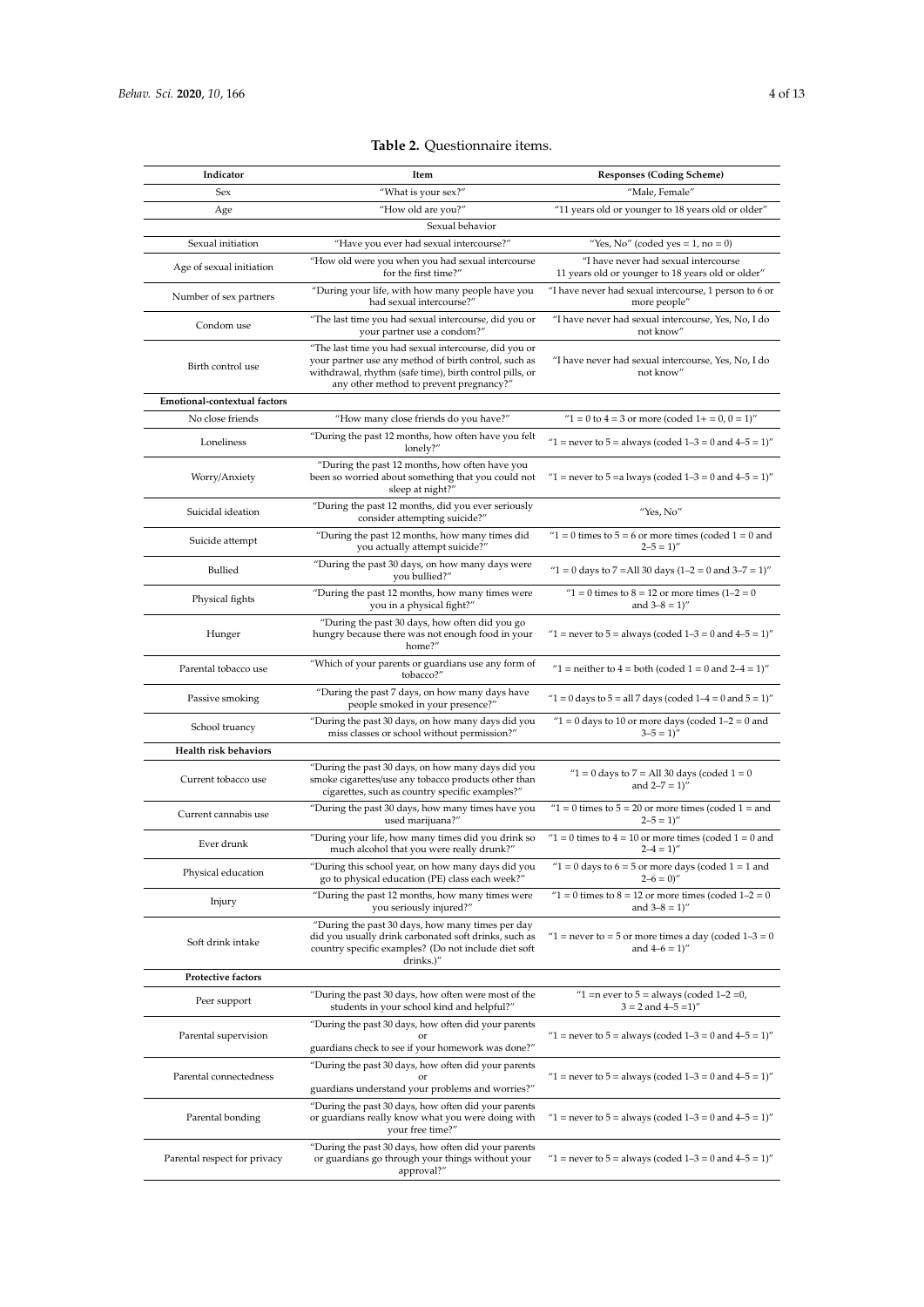Secondary data analyses were conducted using "STATA software version 15.0 (Stata Corporation, College Station, TX, USA)". Descriptive statistics were used to describe the sample. Logistic regression was used on the whole sample to identify the predictors of individual sexual risk behaviors (non-birth control use in the last sexual encounter, non-condom use in the last sexual encounter, multiple sexual partners, early sexual debut, and ever having had sex) and a summary measure of four sexual risk behaviors (having ≥2 sexual risk behaviors). Co-variates were included based on previous literature reviews [\[11–](#page-10-10)[14](#page-10-13)[,24\]](#page-11-3). Taylor linearization procedures were utilized in all the statistical operations to account for the sampling weight and the multistage design of the study. Missing cases were not included in the analysis. The level of significance was set at  $p < 0.05$ .

## **3. Results**

#### *3.1. Characteristics of the Sample and Sexual Behavior*

The sample consisted of 9143 school adolescents from the Dominican Republic, Jamaica, Suriname, and Trinidad and Tobago; the overall mean age was  $15.3$  years (SD = 1.6). More than two in five students (41.4%) had ever had sex, ranging from 26.4% in Trinidad and Tobago to 48.1% in Jamaica. Among those who had ever been sexually active, 58.6% had had an early sexual debut (≤14 years), ranging from 47.9% in Trinidad and Tobago to 67.0% in Jamaica; 58.8% had had ≥2 sexual partners, ranging from 43.3% in Trinidad and Tobago to 65.0% in Jamaica; 28.4% had used condoms in their last sexual encounter, ranging from 26.6% in the Dominican Republic to 33.8% in Trinidad and Tobago; 41.9% had used methods of birth control in their last sexual encounter, ranging from 36.0% in the Dominican Republic to 52.4% in Jamaica. Of the whole sample, 31.9% were involved in multiple  $(\geq 2)$  sexual risk behaviors, ranging from 16.5% in Trinidad and Tobago to 40.3% in Jamaica. Additional characteristics of the sample are described in Table [3.](#page-5-0)

#### *3.2. Associations with Sexual Risk Behavior*

In an adjusted logistic regression analysis, male sex was associated with ever having had sex (AOR: 4.41, 95% CI: 3.62–5.36), an early sexual debut (AOR: 7.26, 95% CI: 5.89–9.62), multiple sexual partners (AOR: 7.95, 95% CI: 5.39–11.84), non-condom use in the last sexual encounter (AOR: 2.89, 95% CI: 1.91–4.40), non-birth control use in the last sexual encounter (AOR: 3.84, 95% CI: 2.45–6.02), and multiple sexual risk behavior (AOR: 7.16, 95% CI: 5.61–9.15). Compared to participants aged 15 years or less, the participants aged 16 years or older were more likely to have ever had sex (AOR: 2.75, 95% CI: 1.66–4.55), to have had multiple sexual partners (AOR: 2.59, 95% CI: 1.84–3.65), to have not used a condom in their last sexual encounter (AOR: 1.73, 95% CI: 1.31–2.28), to have not used birth control in their last sexual encounter (AOR: 1.74, 95% CI: 1.14–2.65), and to have engaged in multiple sexual risk behaviors (AOR: 2.89, 95% CI: 1.68–4.98).

Regarding emotional-contextual factors, students with high psychological distress had increased odds of sexual initiation, non-condom use, multiple sexual partners, early sexual debut, and multiple sexual risk behaviors. Having been frequently involved in physical fights was associated with multiple sexual risk behaviors, sexual initiation, early sexual debut, non-birth control use, and multiple sexual partners. Parental tobacco use increased the odds for having ever had sex and non-birth control use, while school truancy was positively associated with ever having had sex and multiple sexual risk behaviors. Bullying victimization, hunger, and passive smoking were not significantly associated with any of the sexual risk behaviors.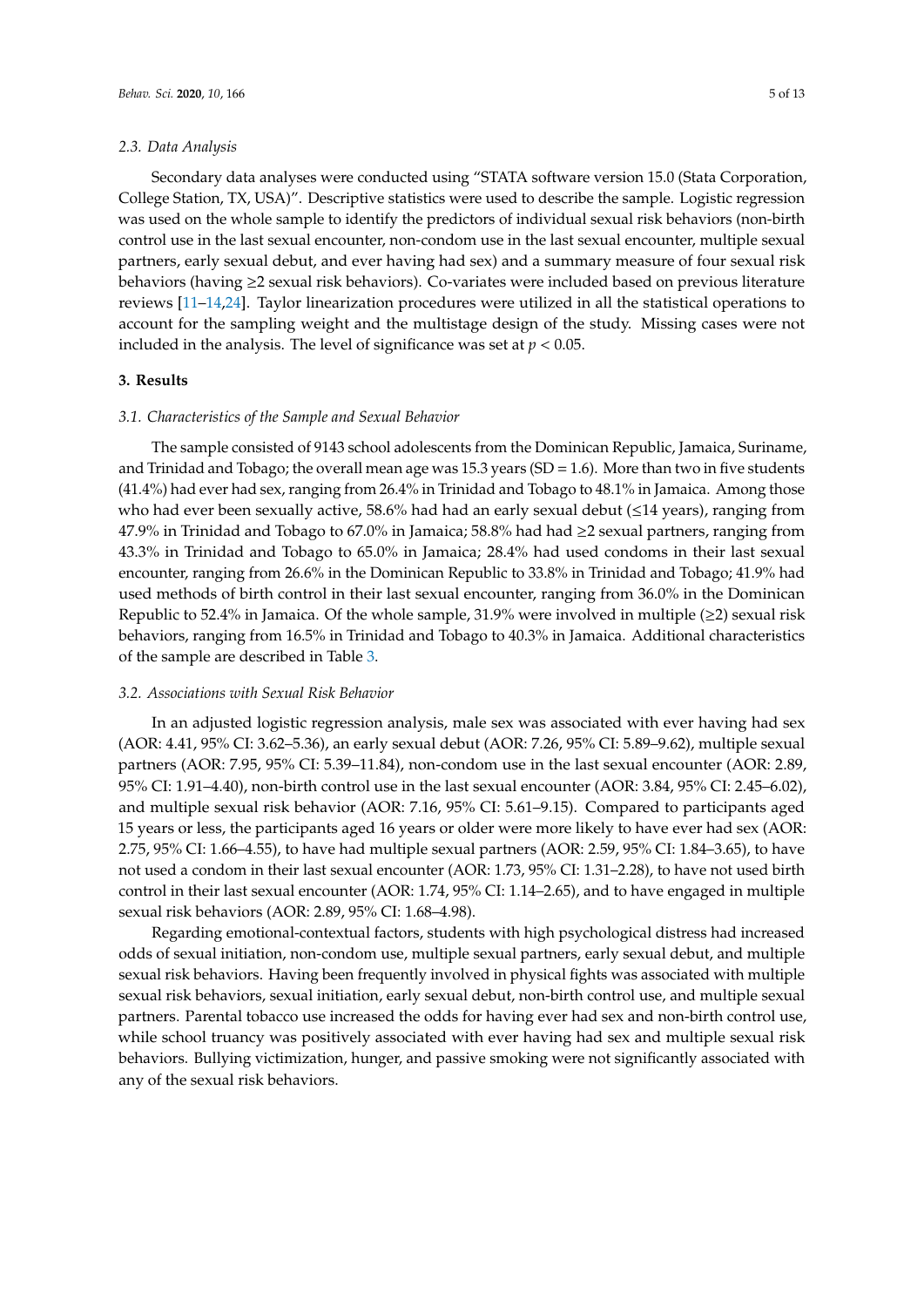<span id="page-5-0"></span>

| Study Variable                                  | All                        | <b>Ever Sex</b> | Early<br>Sexual<br>Debut <sup>a</sup> | Multiple<br>Sexual<br>Partners <sup>a</sup> | Use <sup>a</sup> | Non-Condom $\overline{\phantom{a}}$ Non-Birth<br>Use <sup>a</sup> | Multiple<br>Risk<br><b>Factors</b> |
|-------------------------------------------------|----------------------------|-----------------|---------------------------------------|---------------------------------------------|------------------|-------------------------------------------------------------------|------------------------------------|
|                                                 | $N$ (%)                    | $N = 2691$      | $N = 1479$                            | $N = 1374$                                  | $N = 794$        | $N = 1074$                                                        | $N = 1888$                         |
| Sociodemographic variables                      |                            | $\frac{0}{0}$   | $\frac{0}{0}$                         | $\frac{0}{0}$                               | $\frac{0}{0}$    | $\frac{0}{0}$                                                     | $\%$                               |
| All                                             | 9143                       | 41.4            | 58.6                                  | 58.8                                        | 28.4             | 41.9                                                              | 31.9                               |
| Country                                         |                            |                 |                                       |                                             |                  |                                                                   |                                    |
| Dominican Republic                              | 1481 (16.2)                | 41.8            | 55.9                                  | 58.0                                        | 26.6             | 36.0                                                              | 31.7                               |
| <b>Jamaica</b><br>Suriname                      | 1667 (18.2)                | 48.1<br>32.6    | 67.9<br>49.5                          | 65.0<br>51.4                                | 31.5<br>30.6     | 52.4<br>51.0                                                      | 40.3<br>24.0                       |
| Trinidad and Tobago                             | 2126 (23.3)<br>3869 (42.3) | 26.4            | 47.9                                  | 43.3                                        | 33.8             | 45.1                                                              | 16.5                               |
| Age in years                                    |                            |                 |                                       |                                             |                  |                                                                   |                                    |
| 13 or less                                      | 2406 (26.4)                | 24.6            | 63.4                                  | 46.3                                        | 30.4             | 41.0                                                              | 14.5                               |
| $14 - 15$                                       | 4017 (44.1)                | 33.3            | 73.8                                  | 53.5                                        | 28.0             | 43.9                                                              | 26.6                               |
| 16 or more                                      | 2677 (29.4)                | 52.6            | 49.8                                  | 63.3                                        | 28.3             | 40.8                                                              | 41.0                               |
| Sex                                             |                            |                 |                                       |                                             |                  |                                                                   |                                    |
| Female<br>Male                                  | 4816 (50.7)                | 26.8<br>55.9    | 36.1<br>69.6                          | 37.5<br>69.1                                | 28.8<br>27.9     | 35.9                                                              | 16.2<br>48.5                       |
|                                                 | 4221 (49.3)                |                 |                                       |                                             |                  | 45.1                                                              |                                    |
| Emotional-contextual factors                    |                            |                 |                                       |                                             |                  |                                                                   |                                    |
| Psychological distress<br>Low                   | 5028 (62.3)                | 36.6            | 60.4                                  | 60.9                                        | 24.8             | 42.9                                                              | 28.8                               |
| Moderate                                        | 1788 (19.4)                | 46.0            | 59.3                                  | 57.9                                        | 37.2             | 45.8                                                              | 35.7                               |
| High                                            | 1665(18.4)                 | 48.4            | 50.1                                  | 54.3                                        | 30.8             | 36.4                                                              | 34.5                               |
| Bullied in past month (3–30 days)               | 822 (9.1)                  | 50.7            | 53.9                                  | 57.9                                        | 33.5             | 48.6                                                              | 35.5                               |
| In physical fight in past year $(\geq 2$ times) | 1399 (12.9)                | 62.8            | 75.4                                  | 63.2                                        | 29.8             | 51.0                                                              | 54.4                               |
| Mostly/always feeling hungry                    | 701 (4.6)                  | 50.5            | 60.9                                  | 64.4                                        | 35.4             | 38.5                                                              | 40.8                               |
| Parental tobacco use                            | 2190 (16.2)                | 54.0            | 60.4                                  | 57.9                                        | 26.7             | 50.4                                                              | 41.9                               |
| Passive smoking (all past 7 days)               | 1733 (16.7)                | 52.7            | 65.7                                  | 68.6                                        | 33.6             | 50.0                                                              | 44.4                               |
| School truancy (3–30 days)                      | 774 (9.5)                  | 65.6            | 59.1                                  | 62.4                                        | 36.9             | 37.3                                                              | 53.1                               |
| <b>Health risk behaviors</b>                    |                            |                 |                                       |                                             |                  |                                                                   |                                    |
| Current tobacco use                             | 1222 (13.8)                | 72.5            | 74.5                                  | 70.8                                        | 29.1             | 41.5                                                              | 63.6                               |
| Current cannabis use                            | 563 (6.4)                  | 79.4            | 72.7                                  | 63.8                                        | 36.7             | 55.0                                                              | 70.6                               |
| Ever drunk                                      | 2148 (28.6)                | 63.5            | 64.5                                  | 66.5                                        | 32.3             | 45.9                                                              | 54.1                               |
| No physical education                           | 2674 (30.7)                | 49.2            | 53.4                                  | 59.7                                        | 30.0             | 40.0                                                              | 38.1                               |
| Injury in past 12 months $(\geq 2$ times)       | 1492 (15.5)                | 53.3            | 57.6                                  | 60.2                                        | 30.6             | 46.4                                                              | 41.4                               |
| Soft drink intake $(\geq 2$ drinks/day)         | 3899 (46.8)                | 45.0            | 60.1                                  | 62.1                                        | 28.3             | 45.6                                                              | 36.1                               |
| <b>Protective factors</b>                       |                            |                 |                                       |                                             |                  |                                                                   |                                    |
| Peer support                                    |                            |                 |                                       |                                             |                  |                                                                   |                                    |
| Low                                             | 3004 (31.2)                | 46.3            | 59.3                                  | 52.7                                        | 33.7             | 42.6                                                              | 35.2                               |
| Moderate                                        | 2701 (29.3)                | 37.1            | 60.6                                  | 59.5                                        | 30.6             | 47.1                                                              | 28.4                               |
| High                                            | 3052 (39.6)                | 39.2            | 56.8                                  | 63.1                                        | 23.6             | 39.2                                                              | 31.2                               |
| Parental support                                |                            |                 |                                       |                                             |                  |                                                                   |                                    |
| Low<br>Moderate                                 | 3554 (38.9)<br>2249 (27.5) | 48.2<br>38.5    | 61.3<br>57.9                          | 58.5<br>63.6                                | 33.4<br>24.3     | 46.9<br>45.2                                                      | 37.8<br>30.2                       |
| High                                            | 2526 (33.6)                | 32.2            | 53.6                                  | 53.9                                        | 27.1             | 33.7                                                              | 24.4                               |

<sup>a</sup> Of sexually active.

In terms of health risk behaviors, current tobacco use was associated with an early sexual debut, multiple sexual partners, and multiple sexual risk behaviors, while current cannabis use and ever having been drunk were associated with four sexual risk behaviors. Frequent soft drink intake increased the odds of non-birth control use, multiple sexual partners, and multiple sexual risk behaviors. Nonattendance of physical education and frequent physical injury were not significantly associated with any of the sexual risk behaviors.

Regarding protective factors, high peer support increased the odds of multiple sexual partners, and moderate parental support was protective against non-condom use (see Tables [4](#page-6-0) and [5\)](#page-7-0).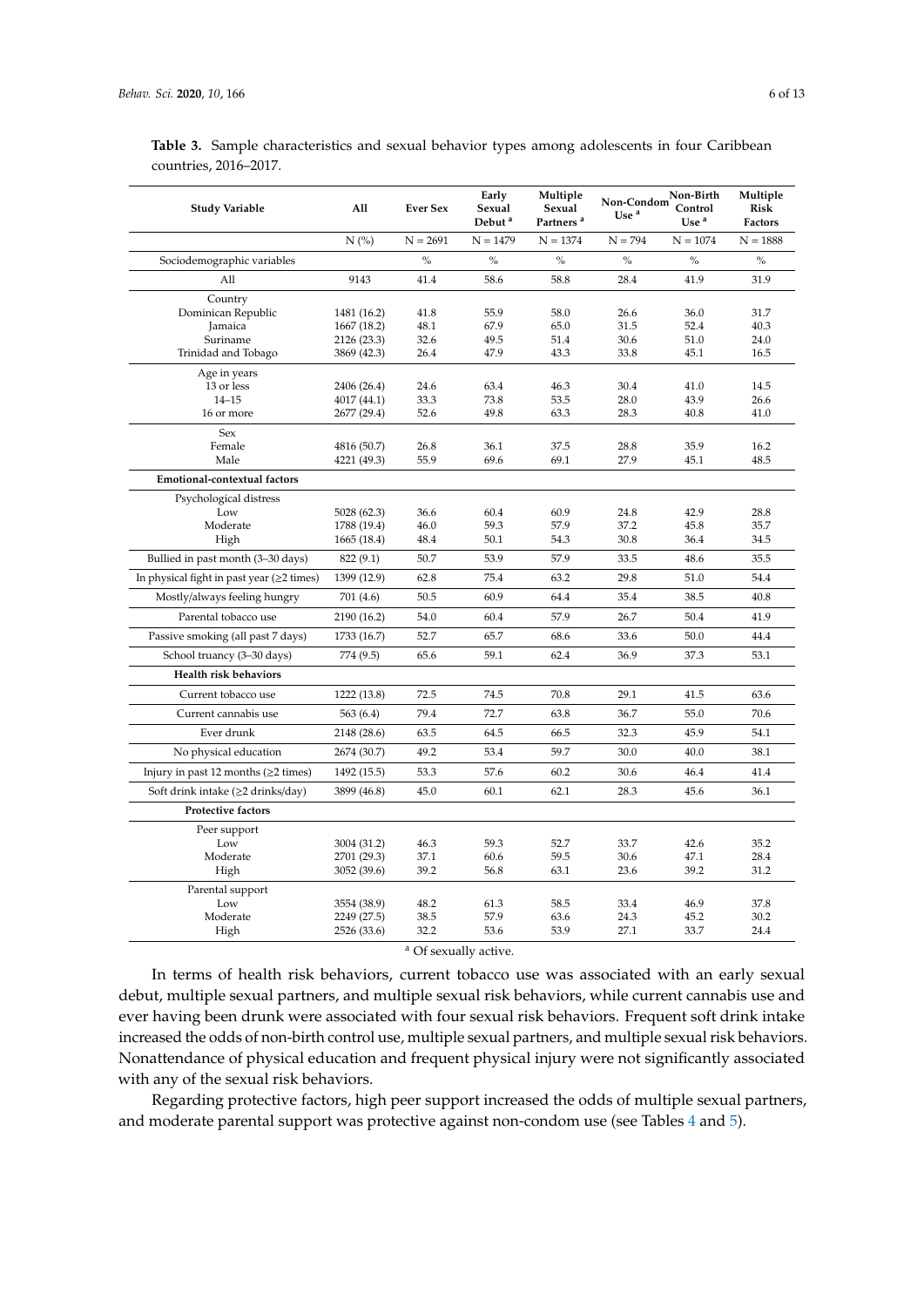| Variable                                        | <b>Sexual Initiation</b>                   | <b>Early Sexual Debut</b>                       | Multiple Sexual<br>Partners              |
|-------------------------------------------------|--------------------------------------------|-------------------------------------------------|------------------------------------------|
|                                                 | AOR (95% CI)                               | AOR (95% CI)                                    | AOR (95% CI)                             |
| Sociodemographic factors                        |                                            |                                                 |                                          |
| Country                                         |                                            |                                                 |                                          |
| Dominican Republic                              | 1 (Reference)                              | 1 (Reference)                                   | 1 (Reference)                            |
| Jamaica<br>Suriname                             | 1.13 (0.72, 1.78)                          | 1.61 (0.87, 2.98)                               | 1.70 (0.90, 3.20)                        |
| Trinidad and Tobago                             | 0.66(0.40, 1.08)<br>$0.47$ (0.29, 0.75) ** | $0.55(0.36, 0.86)$ **<br>$0.44$ (0.24, 0.81) ** | 0.54(0.27, 1.09)<br>$0.39(0.19, 0.80)$ * |
| Age in years                                    |                                            |                                                 |                                          |
| 15 or less                                      | 1 (Reference)                              | 1 (Reference)                                   | 1 (Reference)                            |
| 16 or more                                      | $2.75(1.66, 4.55)$ ***                     | $0.92$ $(0.67, 1.27)$                           | 2.59 (1.84, 3.65) ***                    |
| Sex                                             |                                            |                                                 |                                          |
| Female                                          | 1 (Reference)                              | 1 (Reference)                                   | 1 (Reference)                            |
| Male                                            | 4.41 (3.62, 5.36) ***                      | 7.26 (5.89, 9.62) ***                           | 7.95 (5.39, 11.84) ***                   |
| Emotional-contextual factors                    |                                            |                                                 |                                          |
| Psychological distress                          |                                            |                                                 |                                          |
| Low                                             | 1 (Reference)                              | 1 (Reference)                                   | 1 (Reference)                            |
| Moderate                                        | $1.49(1.15, 1.93)$ **                      | $1.45(1.07, 1.96)$ *                            | 1.33(0.83, 2.14)                         |
| High                                            | $1.56$ (1.12, 2.16) <sup>**</sup>          | $1.62$ (1.04, 2.54) $*$                         | $1.61$ (1.13, 2.30) <sup>**</sup>        |
| Bullied in past month (3-30 days)               | 0.97(0.67, 1.42)                           | 0.86(0.51, 1.54)                                | 0.75(0.44, 1.25)                         |
| In physical fight in past year $(≥2)$<br>times) | $1.77$ $(1.25, 2.49)$ ***                  | $1.83(1.14, 2.95)$ *                            | $1.67$ (1.05, 2.64) $*$                  |
| Mostly/always feeling hungry                    | 0.90(0.50, 1.61)                           | 0.56(0.33, 1.00)                                | 1.07(0.36, 3.14)                         |
| Parental tobacco use                            | $1.54$ (1.08, 2.20) $*$                    | 1.09(0.74, 1.64)                                | 1.38(0.97, 1.95)                         |
| Passive smoking (all past 7 days)               | 1.08(0.74, 1.57)                           | 1.14 (0.76, 1.72)                               | 1.34(0.83, 2.18)                         |
| School truancy (3-30 days)                      | 2.31 (1.58, 3.36) ***                      | 1.59(0.84, 3.01)                                | 1.61(0.86, 3.01)                         |
| <b>Health risk behaviors</b>                    |                                            |                                                 |                                          |
| Current tobacco use                             | 1.28 (0.84, 1.96)                          | 2.27 (1.42, 3.61) ***                           | 2.14 (1.37, 3.34) ***                    |
| Current cannabis use                            | $2.66$ (1.61, 4.40) ***                    | $2.10(1.05, 4.17)$ *                            | 1.20(0.60, 2.45)                         |
| Ever drunk                                      | $2.65(1.90, 3.70)$ ***                     | 2.63 (1.88, 3.68) ***                           | $2.66$ (1.98, 3.57) ***                  |
| No physical education                           | 1.23(0.89, 1.70)                           | 1.12(0.71, 1.74)                                | 1.40(0.91, 2.15)                         |
| Injury in past 12 months ( $\geq$ 2<br>times)   | 1.14(0.79, 1.63)                           | 0.82(0.56, 1.19)                                | 1.06(0.75, 1.48)                         |
| Soft drink intake (≥2 drinks/day)               | $1.28$ (1.08, 1.57) <sup>*</sup>           | 1.28 (0.96, 1.70)                               | $1.52$ (1.12, 2.06) <sup>**</sup>        |
| Protective factors                              |                                            |                                                 |                                          |
| Peer support                                    |                                            |                                                 |                                          |
| Low                                             | 1 (Reference)                              | 1 (Reference)                                   | 1 (Reference)                            |
| Moderate                                        | 0.73(0.50, 1.07)                           | 0.98(0.66, 1.47)                                | 0.96(0.60, 1.54)                         |
| High                                            | 0.82(0.58, 1.16)                           | $1.02$ (0.70, 1.46)                             | $1.45(1.08, 1.95)$ *                     |
| Parental support                                |                                            |                                                 |                                          |
| Low                                             | 1 (Reference)                              | 1 (Reference)                                   | 1 (Reference)                            |
| Moderate                                        | 0.90(0.71, 1.15)                           | 1.02 (0.62, 1.70)                               | 1.15(0.79, 1.66)                         |
| High                                            | 1.01(0.75, 1.36)                           | 1.00(0.69, 1.45)                                | 1.12(0.77, 1.65)                         |

# <span id="page-6-0"></span>**Table 4.** Associations with sexual initiation, early sexual debut, and multiple sexual partners.

AOR = Adjusted Odds Ratio; \*\*\* *p* < 0.001; \*\* *p* < 0.01; \* *p* < 0.05.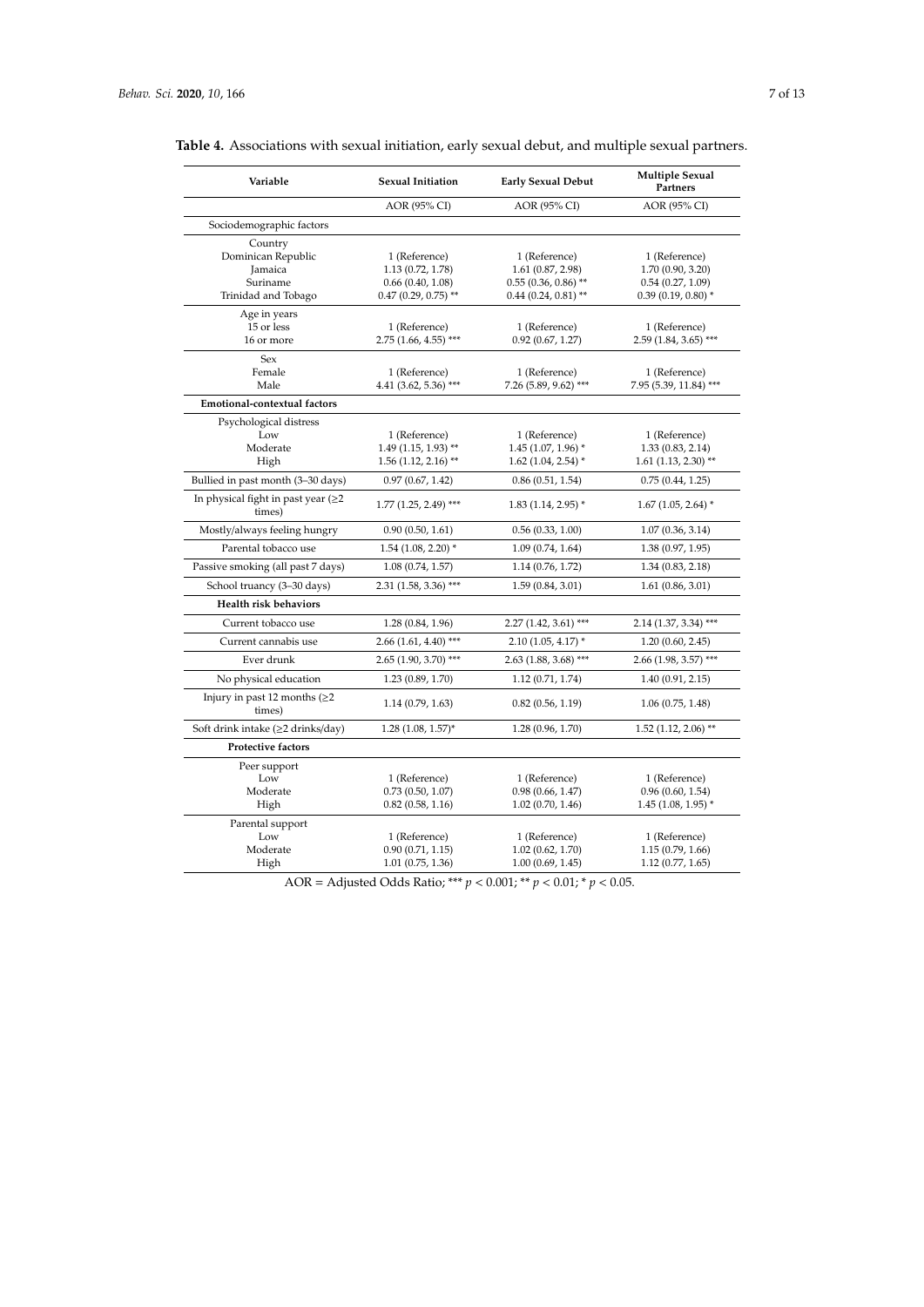| Variable                                             | Non-Condom Use                             | <b>Non-Birth Control Use</b>           | <b>Multiple Sexual Risk</b><br><b>Behaviors</b> |
|------------------------------------------------------|--------------------------------------------|----------------------------------------|-------------------------------------------------|
|                                                      | AOR (95% CI)                               | AOR (95% CI)                           | AOR (95% CI)                                    |
| Sociodemographic factors                             |                                            |                                        |                                                 |
| Country                                              |                                            |                                        |                                                 |
| Dominican Republic                                   | 1 (Reference)                              | 1 (Reference)                          | 1 (Reference)                                   |
| Jamaica                                              | 1.05(0.61, 1.80)                           | 1.40(0.76, 2.56)                       | 1.54(0.93, 2.57)                                |
| Suriname                                             | $0.84$ $(0.48, 1.49)$<br>0.82(0.46, 1.44)  | 0.68(0.42, 1.10)<br>0.63(0.34, 1.16)   | 0.68(0.41, 1.13)                                |
| Trinidad and Tobago                                  |                                            |                                        | $0.44$ (0.24, 0.79) **                          |
| Age in years<br>15 or less                           |                                            |                                        | 1 (Reference)                                   |
| 16 or more                                           | 1 (Reference)<br>$1.73$ $(1.31, 2.28)$ *** | 1 (Reference)<br>$1.74$ (1.14, 2.65) * | $2.89(1.68, 4.98)$ ***                          |
|                                                      |                                            |                                        |                                                 |
| Sex<br>Female                                        | 1 (Reference)                              | 1 (Reference)                          | 1 (Reference)                                   |
| Male                                                 | $2.89(1.91, 4.40)$ ***                     | $3.84$ (2.45, 6.02) ***                | $7.16$ (5.61, 9.15) ***                         |
| Emotional-contextual factors                         |                                            |                                        |                                                 |
|                                                      |                                            |                                        |                                                 |
| Psychological distress<br>Low                        | 1 (Reference)                              | 1 (Reference)                          | 1 (Reference)                                   |
| Moderate                                             | $1.83$ (1.12, 2.99) *                      | 1.18(0.86, 1.63)                       | $1.55(1.10, 2.18)$ *                            |
| High                                                 | $2.05$ (1.25, 3.35) **                     | 1.18(0.76, 1.82)                       | $1.82$ (1.28, 2.57) ***                         |
| Bullied in past month (3-30 days)                    | 1.15(0.72, 1.85)                           | 1.15(0.66, 2.02)                       | 0.67(0.42, 1.08)                                |
| In physical fight in past year<br>$(≥2 \times)$      | 1.13(0.80, 1.60)                           | $1.73$ (1.24, 2.42) <sup>**</sup>      | $1.90(1.22, 2.95)$ **                           |
| Mostly/always feeling hungry                         | 1.20(0.52, 2.75)                           | 0.84(0.29, 2.42)                       | 0.73(0.35, 1.55)                                |
| Parental tobacco use                                 | 0.90(0.62, 1.31)                           | $2.12$ (1.47, 3.06) ***                | 1.18(0.89, 1.56)                                |
| Passive smoking (all past 7 days)                    | 1.45(0.98, 2.16)                           | 1.18(0.66, 2.11)                       | 1.06(0.73, 1.52)                                |
| School truancy (3-30 days)                           | 1.70(0.96, 3.01)                           | 1.05(0.71, 1.56)                       | $2.23$ (1.48, 3.36) ***                         |
| Health risk behaviors                                |                                            |                                        |                                                 |
| Current tobacco use                                  | 1.00(0.83, 1.58)                           | 0.87(0.53, 1.44)                       | $1.64$ (1.05, 2.56) $*$                         |
| Current cannabis use                                 | $1.66$ (1.47, 2.81) ***                    | $2.16$ (1.26, 3.59) **                 | $2.57$ $(1.51, 4.38)$ ***                       |
| Ever drunk                                           | 2.03(0.79, 1.81)                           | $1.93$ (1.28, 2.90) **                 | $3.20$ (2.42, 4.23) ***                         |
| No physical education                                | 1.20(0.71, 1.61)                           | 1.19(0.76, 1.85)                       | 1.19(0.79, 1.78)                                |
| Injury in past 12 months<br>$(\geq 2 \text{ times})$ | 1.34(0.72, 2.51)                           | 1.28(0.88, 1.85)                       | 1.07(0.67, 1.69)                                |
| Soft drink intake ( $\geq$ 2 drinks/day)             | 1.07(0.71, 1.61)                           | $1.58$ (1.07, 2.32) *                  | $1.47$ (1.09, 1.98) *                           |
| Protective factors                                   |                                            |                                        |                                                 |
| Peer support                                         |                                            |                                        |                                                 |
| Low                                                  | 1 (Reference)                              | 1 (Reference)                          | 1 (Reference)                                   |
| Moderate                                             | 0.68(0.42, 1.09)                           | 0.96(0.64, 1.45)                       | 0.79(0.51, 1.21)                                |
| High                                                 | 0.68(0.40, 1.17)                           | 1.03(0.70, 1.53)                       | 0.97(0.67, 1.42)                                |
| Parental support                                     |                                            |                                        |                                                 |
| Low                                                  | 1 (Reference)                              | 1 (Reference)                          | 1 (Reference)                                   |
| Moderate                                             | $0.61$ (0.42, 0.89) <sup>**</sup>          | 0.84(0.61, 1.15)                       | 1.13(0.80, 1.60)                                |
| High                                                 | 1.17(0.61, 2.25)                           | 0.74(0.50, 1.10)                       | 1.25(0.86, 1.81)                                |

<span id="page-7-0"></span>**Table 5.** Associations with non-condom and non-birth control use and multiple sexual risk behaviors.

AOR = Adjusted Odds Ratio; \*\*\* *p* < 0.001, \*\* *p* < 0.01, \* *p* < 0.05.

# **4. Discussion**

The results show a high proportion of sexual initiation (41.4%) among school-going adolescents in four Caribbean countries, which seems higher than the 2013 estimates for the Caribbean (20% among girls and 40% among boys) [\[2\]](#page-10-1), in a community survey among adolescents in seven African countries (25.9%) [\[25\]](#page-11-4); among school adolescents in 30 countries in Europe, Israel, and Canada (27%) [\[26\]](#page-11-5); and in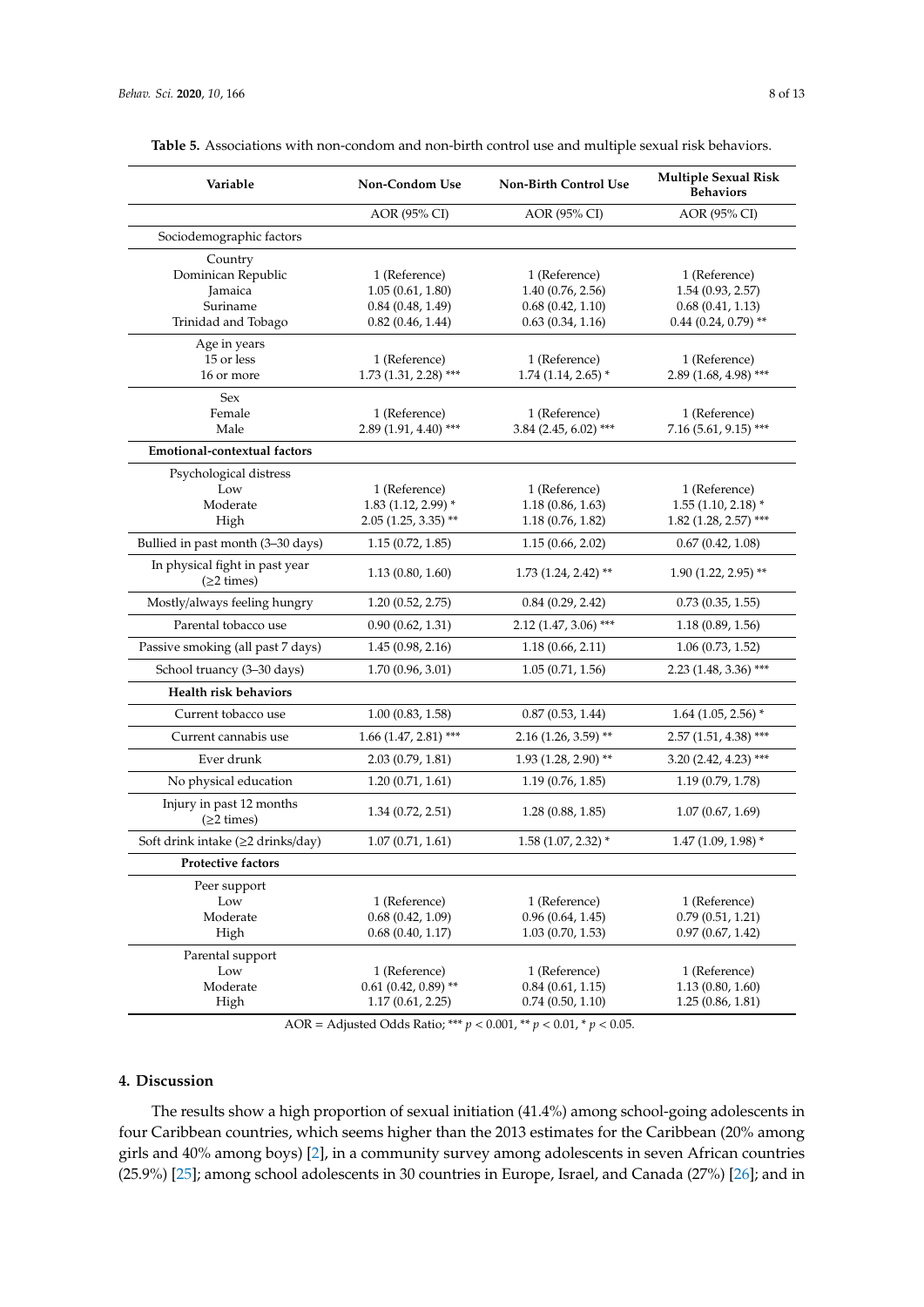a 10 European countries study among adolescents (18.8%) [\[27\]](#page-11-6). There was some country variation in the prevalence of sexual initiation, with Jamaica being the highest (48.1%) and Trinidad and Tobago being the lowest (26.4%). Two previous local studies among adolescents in Jamaica also reported a high proportion of sexual initiation (32% among girls and 54% among boys) [\[6\]](#page-10-5), and in Kingston and St Andrew (58.6%) [\[7\]](#page-10-6).

Among sexually active students, 28.4% had not used condoms in their last sexual encounter, which is a significant improvement compared to 2013 or earlier data among adolescents in the Caribbean (38%) [\[2\]](#page-10-1), Haiti (42.3%) [\[3\]](#page-10-2), seven African countries (46% among girls and 49% among boys) [\[25\]](#page-11-4), and four countries in Southeast Asia (46.9%) [\[24\]](#page-11-3), but similar to adolescents in Uganda (22.7%) [\[28\]](#page-11-7). Moreover, high sexual risk behavior was found in terms of early sexual debut ( $\leq$ 15 years) (58.8%), multiple sex partners (58.8%), non-birth control use (last sex) (41.9%), and engagement in two or more sexual risk behaviors (31.9%). The proportion of early sexual debut among adolescents in the four Caribbean countries was higher in this study (58.8%) than in a previous study in the Caribbean in 2007–2009 (26.9%) [\[5\]](#page-10-4) and in seven African countries (<15 years, 21% among girls and 28% among boys) [\[18\]](#page-10-17), but similar to 2013 or earlier Caribbean research data (56% of girls and 79% of boys) [\[2\]](#page-10-1). The proportion of multiple sexual partners (58.8%) among adolescents in the Caribbean in this study was higher than in 2013 research in the Caribbean (31% among boys and 10% among girls) [\[2\]](#page-10-1), in Kingston and St Andrew in Jamaica (31.8%) [\[7\]](#page-10-6), in another study in Jamaica (12% among girls and 52% among boys) [\[6\]](#page-10-5), in Ghana (32.5%) [\[29\]](#page-11-8), and in 15 year-olds in 10 European countries (52.4%) [\[27\]](#page-11-6), but lower compared to a local study of 200 adolescents in Haiti (62.2%) [\[3\]](#page-10-2).

The proportion of non-contraceptive use (41.9%) among adolescents in the Caribbean in this study was higher than in Europe, Israel, and Canada (14%) [\[26\]](#page-11-5). Although the prevalence of birth control use (64%) and condom use (73.4%) in the last sexual encounter among adolescents in Dominican Republic in this study was the highest among the four Caribbean study countries, the adolescent fertility rate was the highest in the Caribbean (108.7 per 1000 adolescent women) [\[2\]](#page-10-1). This disparity may be related to our sample selection of middle school students rather than out-of-school adolescents. Most sexual risk behaviors were the highest in Jamaica and the lowest in Trinidad and Tobago, which concurs with some previous research [\[6](#page-10-5)[,7\]](#page-10-6). Overall, it appears that protected sexual intercourse increased but also early sexual debut and multiple sexual partners increased among adolescents in the four Caribbean countries. It is possible that increased HIV prevention campaigns led to a high proportion of condom use among the studied adolescents.

Male sex and/or older adolescents were associated with almost all individual sexual risk behaviors (sexual initiation, multiple sexual partners, early sexual debut, and unprotected sex) and multiple sexual risk behaviors. Similar results were shown in previous investigations [\[3,](#page-10-2)[10](#page-10-9)[,24](#page-11-3)[,29](#page-11-8)[,30\]](#page-11-9), which may support the case of sexual risk intervention programs targeting male adolescents at an earlier age than their female counterparts. Unlike in former research [\[31\]](#page-11-10), this study showed a non-association between frequent hunger experiences (or lower socioeconomic status) and sexual risk behaviors. A possible explanation for this finding is that the prevalence of hunger was low in this study and the concept of socioeconomic status was assessed more comprehensively in other studies, such as including the education of the household head and a list of household possessions [\[31\]](#page-11-10). Frequent involvement in physical fights increased the odds for all individual sexual risk behaviors (except for non-condom use) and multiple sexual behaviors. These findings are in line with those of a previous multi-country study among school adolescents [\[12\]](#page-10-11). In addition, frequent soft drink consumption was positively associated with non-birth control use, multiple sexual risk behaviors, and multiple sexual partners in this study. In previous research, soft drink intake has been found o be associated with various health risk behaviors, including having had multiple sexual partners and unprotected sex [\[13,](#page-10-12)[32\]](#page-11-11). Further research is needed to investigate this novel finding in the Caribbean.

In agreement with a number of previous studies [\[3,](#page-10-2)[9,](#page-10-8)[29](#page-11-8)[,30](#page-11-9)[,33\]](#page-11-12), this survey showed that substance use (tobacco, cannabis, and alcohol) increased the likelihood of engaging in most individual as well as multiple sexual risk behaviors. In line with previous research [\[10,](#page-10-9)[29,](#page-11-8)[34–](#page-11-13)[36\]](#page-11-14), psychological distress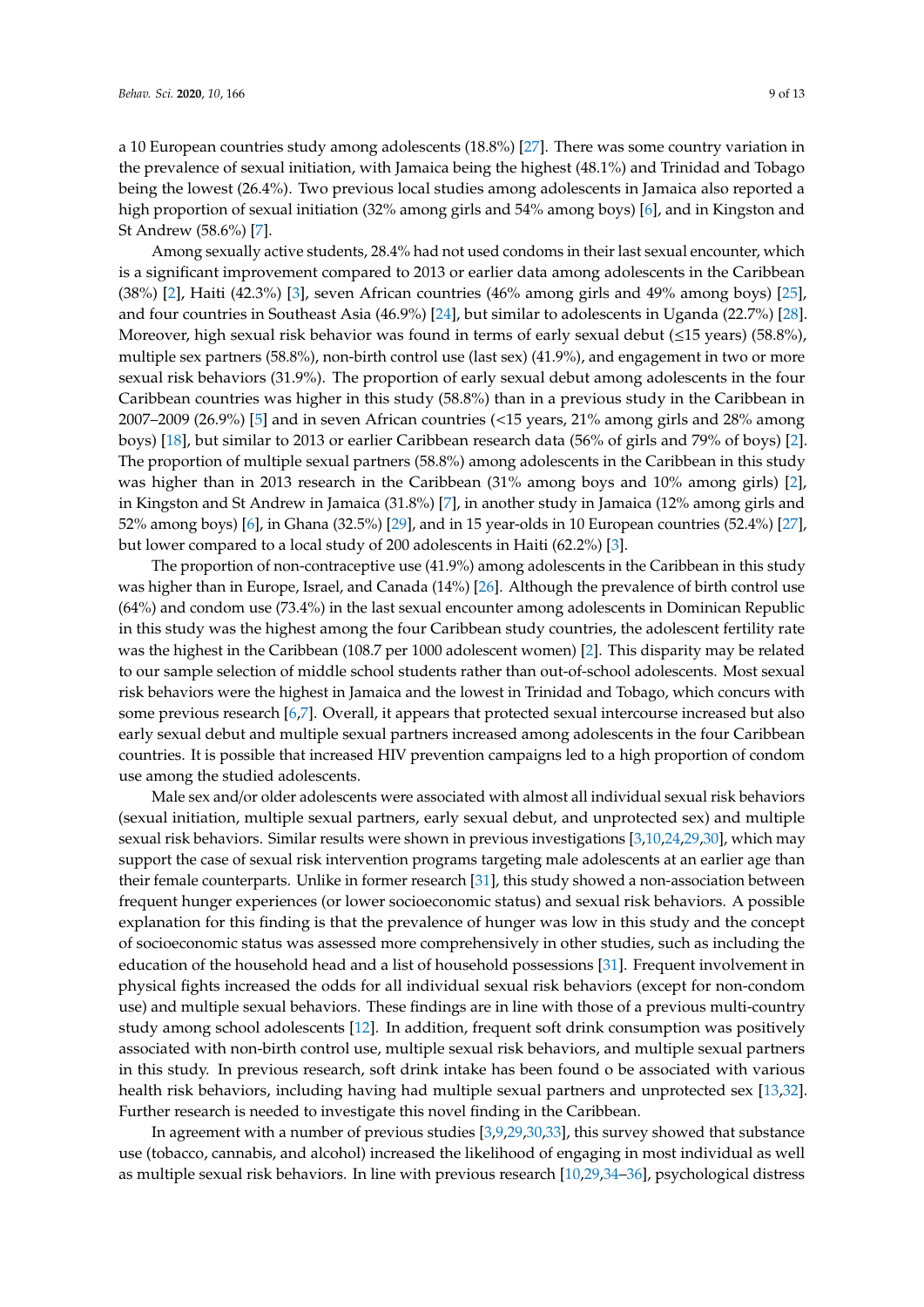was in this study associated with most single and multiple sexual risk behaviors. The findings from this research seem to show a clustering between psychological distress (an internalizing factor), substance use, interpersonal violence such as physical fighting (an externalizing factor), and sexual risk behavior. This finding may have implications for integrating psychological distress, substance use, and interpersonal violence in sexual and reproductive health promotion programs.

The study showed that attending school was protective against sexual initiation and having multiple sexual risk behaviors, which is consistent with previous research findings [\[10,](#page-10-9)[30\]](#page-11-9). Interventions preventing school truancy and promoting school attendance may also be beneficial in sexual risk behavior reduction. Unlike some former research studies [\[3,](#page-10-2)[9,](#page-10-8)[30,](#page-11-9)[37,](#page-11-15)[38\]](#page-12-0), this survey showed that peer and parental support was not protective against sexual risk behavior. In fact, high peer support increased the odds of having multiple sexual partners. It is possible that this behavior (having multiple sexual partners) is supported by peers and consequently increases it. In a study among school adolescents in the Bahamas, "greater perceived peer risk involvement predicted higher sexual risk behavior index scores" [\[38\]](#page-12-0). This could mean that sexual health promotion should include peer norms and perceptions. Comprehensive and timely sexual and reproductive health education is needed in secondary schools in the Caribbean [\[39\]](#page-12-1).

### *Limitations of the Study*

The GSHS only includes adolescents that attend school, excluding out-of-school youth. Adolescents who have dropped out of school may be more vulnerable to sexual risk behavior. The GSHS was cross-sectional by design, which precludes causative inference between the study variables. Furthermore, the self-reported data collection may have led to biased responses, in particular regarding sensitive issues such as sexual behavior. The GSHS does not provide a definition of "sexual intercourse", and therefore it is possible that some students misinterpreted the meaning, but the same question is used in various other surveys among adolescents (e.g., [\[27\]](#page-11-6)).

## **5. Conclusions**

More than two in five students had ever had sex among school-going adolescents in four Caribbean countries. Among the sexually active participants, two in five had had non-birth control use, almost three in five had had an early sexual debut and multiple sexual partners, and almost three in ten had not used condoms in their last sexual encounter. Sexual risk behaviors were higher in students who had psychological distress, engaged in substance use, had frequent soft drink intake, were older, were male, and were absent from school. Taking the identified factors associated with sexual risk behaviors into account will be important in the design and scaling up of sexuality and reproductive health education among school adolescents in the Dominican Republic, Jamaica, Suriname, and Trinidad and Tobago.

# *Availability of Data and Materials*

The data for the current study are publicly available at the World Health Organization NCD Microdata Repository (URL: https://[extranet.who.int](https://extranet.who.int/ncdsmicrodata/index.php/catalog)/ncdsmicrodata/index.php/catalog).

**Author Contributions:** All the authors fulfill the criteria for authorship. S.P. and K.P. conceived and designed the research, performed the statistical analysis, drafted the manuscript, and made critical revision of the manuscript for key intellectual content. All authors have read and agreed to the published version of the manuscript.

**Funding:** This research received no external funding.

**Acknowledgments:** The data source, the World Health Organization NCD Microdata Repository (URL: https://[extranet.who.int](https://extranet.who.int/ncdsmicrodata/index.php/catalog)/ncdsmicrodata/index.php/catalog), is hereby acknowledged.

**Conflicts of Interest:** The authors declare no conflict of interest.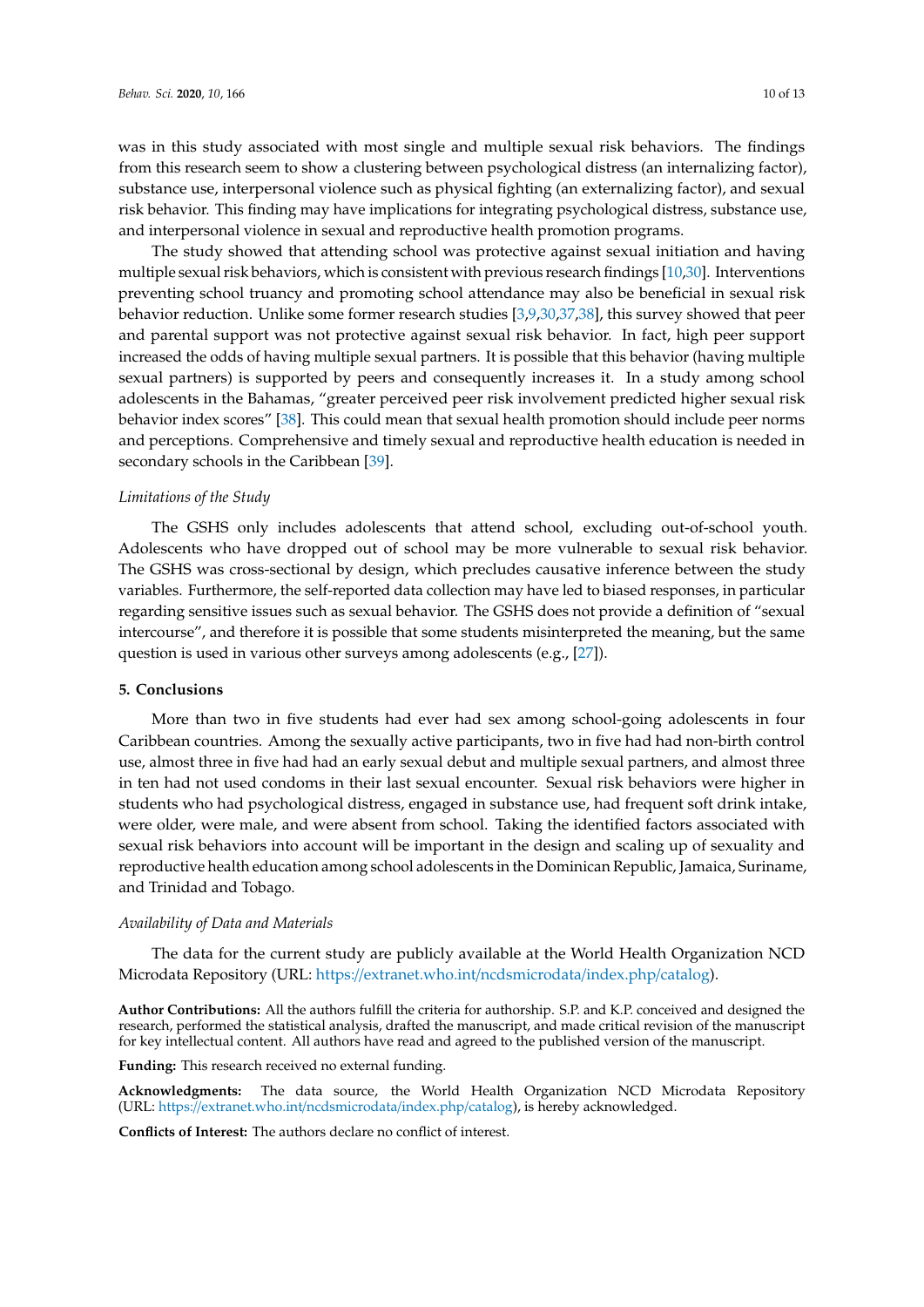## **References**

- <span id="page-10-0"></span>1. Bearinger, L.H.; Sieving, R.E.; Ferguson, J.; Sharma, V. Global perspectives on the sexual and reproductive health of adolescents: Patterns, prevention, and potential. *Lancet* **2007**, *369*, 1220–1231. [\[CrossRef\]](http://dx.doi.org/10.1016/S0140-6736(07)60367-5)
- <span id="page-10-1"></span>2. Pan American Health Organization/World Health Organization. Situation Analysis of Adolescent Sexual and Reproductive Health and HIV in the Caribbean. 2013. Available online: https://[www.paho.org](https://www.paho.org/hq/dmdocuments/2013/PAHO-ASRH-Executive-Summary2013.pdf)/hq/ dmdocuments/2013/[PAHO-ASRH-Executive-Summary2013.pdf](https://www.paho.org/hq/dmdocuments/2013/PAHO-ASRH-Executive-Summary2013.pdf) (accessed on 10 September 2020).
- <span id="page-10-2"></span>3. Carver, J.W.; Dévieux, J.G.; Gaston, S.C.; Altice, F.L.; Niccolai, L.M. Sexual risk behaviors among adolescents in Port-au-Prince, Haiti. *AIDS Behav.* **2014**, *18*, 1595–1603. [\[CrossRef\]](http://dx.doi.org/10.1007/s10461-013-0689-4) [\[PubMed\]](http://www.ncbi.nlm.nih.gov/pubmed/24402691)
- <span id="page-10-3"></span>4. Pan Caribbean Partnership against HIV/AIDS. UNAIDS Report on the AIDS Epidemic Shows that 2020 Targets Will not be Met in the Caribbean. 2020. Available online: https://pancap.org/[pancap-releases](https://pancap.org/pancap-releases/unaids-report-on-the-aids-epidemic-shows-that-2020-targets-will-not-be-met-in-the-caribbean/)/unaids[report-on-the-aids-epidemic-shows-that-2020-targets-will-not-be-met-in-the-caribbean](https://pancap.org/pancap-releases/unaids-report-on-the-aids-epidemic-shows-that-2020-targets-will-not-be-met-in-the-caribbean/)/ (accessed on 10 September 2020).
- <span id="page-10-4"></span>5. Peltzer, K.; Pengpid, S. Early Sexual Debut and Associated Factors among In-school Adolescents in Six Caribbean Countries. *West Indian Med. J.* **2015**, *64*, 351–356. [\[CrossRef\]](http://dx.doi.org/10.7727/wimj.2014.025) [\[PubMed\]](http://www.ncbi.nlm.nih.gov/pubmed/26624586)
- <span id="page-10-5"></span>6. Ishida, K.; Stupp, P.; McDonald, O. Prevalence and correlates of sexual risk behaviors among Jamaican adolescents. *Int. Perspect. Sex Reprod. Health* **2011**, *37*, 6–15. [\[CrossRef\]](http://dx.doi.org/10.1363/3700611) [\[PubMed\]](http://www.ncbi.nlm.nih.gov/pubmed/21478083)
- <span id="page-10-6"></span>7. Longman-Mills, S.; Carpenter, K. Interpersonal competence and sex risk behaviours among Jamaican adolescents. *West Indian Med. J.* **2013**, *62*, 423–426. [\[CrossRef\]](http://dx.doi.org/10.7727/wimj.2013.061) [\[PubMed\]](http://www.ncbi.nlm.nih.gov/pubmed/24756654)
- <span id="page-10-7"></span>8. Jarrett, S.B.; Udell, W.; Sutherland, S.; McFarland, W.; Scott, M.; Skyers, N. Age at Sexual Initiation and Sexual and Health Risk Behaviors Among Jamaican Adolescents and Young Adults. *AIDS Behav.* **2018**, *22* (Suppl. 1), 57–64. [\[CrossRef\]](http://dx.doi.org/10.1007/s10461-018-2058-9)
- <span id="page-10-8"></span>9. Pilgrim, N.A.; Blum, R.W. Protective and risk factors associated with adolescent sexual and reproductive health in the English-speaking Caribbean: A literature review. *J. Adolesc. Health.* **2012**, *50*, 5–23. [\[CrossRef\]](http://dx.doi.org/10.1016/j.jadohealth.2011.03.004)
- <span id="page-10-9"></span>10. Peltzer, K.; Pengpid, S. Risk and protective factors affecting sexual risk behaviour among school-aged adolescents in Fiji, Kiribati, Samoa, and Vanuatu. *Asia Pac. J. Public Health* **2016**, *28*, 404–415. [\[CrossRef\]](http://dx.doi.org/10.1177/1010539516650725) [\[PubMed\]](http://www.ncbi.nlm.nih.gov/pubmed/27242369)
- <span id="page-10-10"></span>11. Smith, L.; Grabovac, I.; Jacob, L.; López-Sánchez, G.F.; Yang, L.; Shin, J.I.; Sohn, M.; Ward, P.B.; McDermott, D.T.; Koyanagi, A. Bullying victimization and sexual behavior among adolescents aged 12–15 years from 53 countries: A global perspective. *J. Sex Med.* **2020**. [\[CrossRef\]](http://dx.doi.org/10.1016/j.jsxm.2020.08.007) [\[PubMed\]](http://www.ncbi.nlm.nih.gov/pubmed/32896502)
- <span id="page-10-11"></span>12. Smith, L.; Jacob, L.; López-Sánchez, G.F.; Grabovac, I.; Yang, L.; Pizzol, D.; Sigman, A.; McDermott, D.; Koyanagi, A. A Multicountry Study of the Violence-Related Risk Factors for Early Sexual Debut and Risky Sexual Behavior in Adolescents. *J. Interpers. Violence* **2020**. [\[CrossRef\]](http://dx.doi.org/10.1177/0886260520927502)
- <span id="page-10-12"></span>13. Ziegler, A.M.; Temple, J.L. Soda Consumption is Associated with Risk-Taking Behaviors in Adolescents. *Am. J. Health Behav.* **2015**, *39*, 761–771. [\[CrossRef\]](http://dx.doi.org/10.5993/AJHB.39.6.3) [\[PubMed\]](http://www.ncbi.nlm.nih.gov/pubmed/26450543)
- <span id="page-10-13"></span>14. Yang, X.H.; Yuan, S.; Zhang, R.; Yu, J.F.; Nzala, S.H.; Wang, P.G.; He, Q.Q. Risky Sexual Behaviors and Associated Factors Among College Students in Lusaka, Zambia. *Arch Sex Behav.* **2019**, *48*, 2117–2123. [\[CrossRef\]](http://dx.doi.org/10.1007/s10508-019-1442-5) [\[PubMed\]](http://www.ncbi.nlm.nih.gov/pubmed/31309429)
- <span id="page-10-14"></span>15. UNAIDS. Terminology Guidelines. 2015. Available online: https://[www.unaids.org](https://www.unaids.org/sites/default/files/media_asset/2015_terminology_guidelines_en.pdf)/sites/default/files/media\_ asset/[2015\\_terminology\\_guidelines\\_en.pdf](https://www.unaids.org/sites/default/files/media_asset/2015_terminology_guidelines_en.pdf) (accessed on 6 October 2020).
- <span id="page-10-15"></span>16. World Health Organization (WHO). Global School-Based Student Health Survey (GSHS). 2020. Available online: https://[www.who.int](https://www.who.int/ncds/surveillance/gshs/en/)/ncds/surveillance/gshs/en/ (accessed on 10 September 2020).
- <span id="page-10-16"></span>17. World Factbook. Dominican Republic. 2020. Available online: https://www.cia.gov/library/[PUBLICATIONS](https://www.cia.gov/library/PUBLICATIONS/the-world-factbook/geos/dr.html)/ [the-world-factbook](https://www.cia.gov/library/PUBLICATIONS/the-world-factbook/geos/dr.html)/geos/dr.html (accessed on 6 October 2020).
- <span id="page-10-17"></span>18. World Factbook. Jamaica. 2020. Available online: https://[www.cia.gov](https://www.cia.gov/library/publications/resources/the-world-factbook/geos/jm.html)/library/publications/resources/the[world-factbook](https://www.cia.gov/library/publications/resources/the-world-factbook/geos/jm.html)/geos/jm.html (accessed on 6 October 2020).
- <span id="page-10-18"></span>19. World Factbook. Suriname. 2020. Available online: https://[www.cia.gov](https://www.cia.gov/library/publications/the-world-factbook/geos/ns.html)/library/publications/the-world[factbook](https://www.cia.gov/library/publications/the-world-factbook/geos/ns.html)/geos/ns.html (accessed on 6 October 2020).
- <span id="page-10-19"></span>20. World Factbook. Trinidad and Tobago. 2020. Available online: https://[www.cia.gov](https://www.cia.gov/library/publications/resources/the-world-factbook/geos/td.html)/library/publications/ resources/[the-world-factbook](https://www.cia.gov/library/publications/resources/the-world-factbook/geos/td.html)/geos/td.html (accessed on 6 October 2020).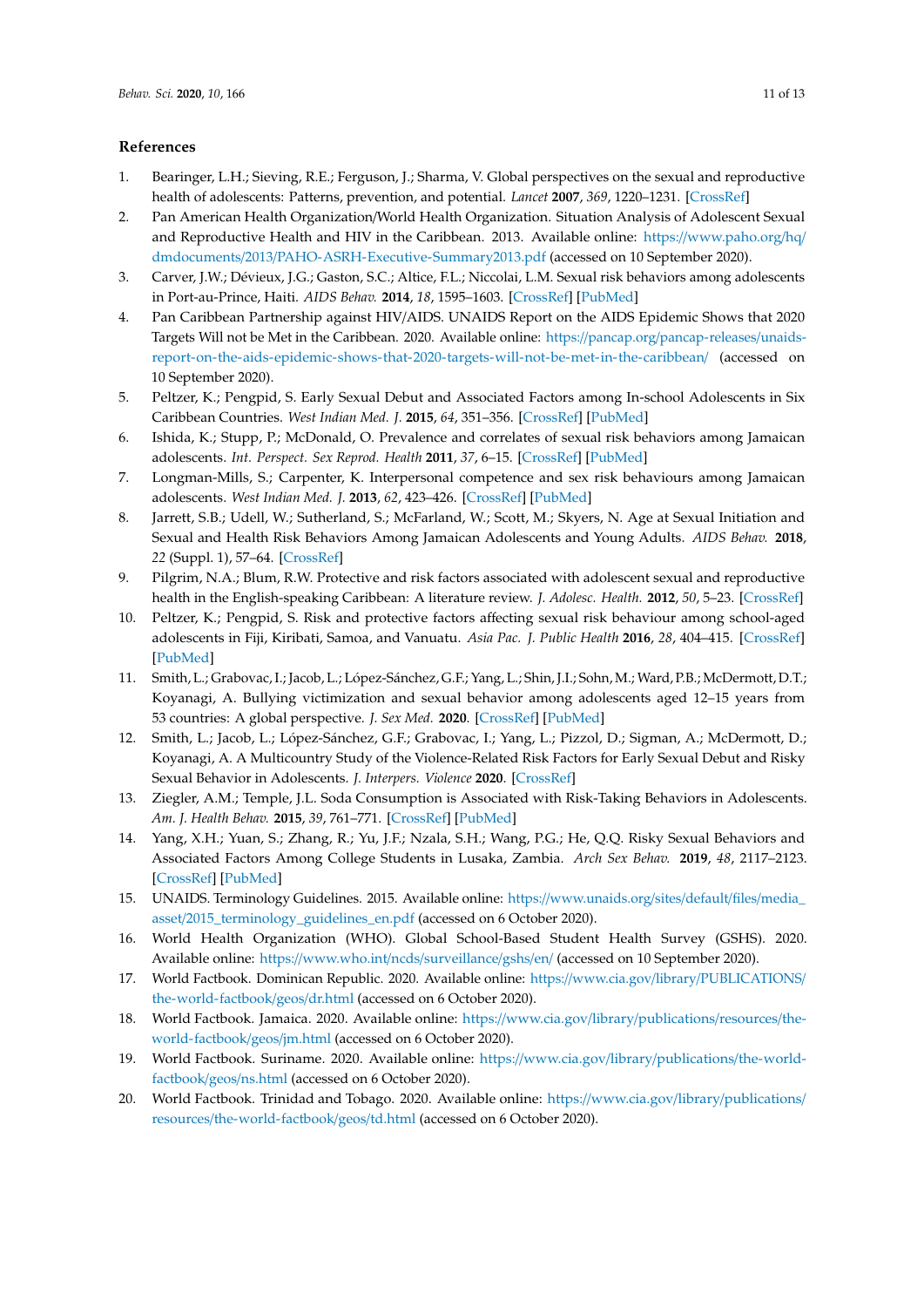- <span id="page-11-0"></span>21. UNESCO Institute for Statistics. School Enrollment, Secondary. 2020. Available online: <uis.unesco.org> (accessed on 6 October 2020).
- <span id="page-11-1"></span>22. Brener, N.D.; Collins, J.L.; Kann, L.; Warren, C.W.; Williams, B.I. Reliability of the Youth Risk Behavior Survey Questionnaire. *Am. J. Epidemiol.* **1995**, *141*, 575–580. [\[CrossRef\]](http://dx.doi.org/10.1093/oxfordjournals.aje.a117473)
- <span id="page-11-2"></span>23. Becker, A.E.; Roberts, A.L.; Perloe, A.; Bainivualiku, A.; Richards, L.K.; Gilman, S.E.; Striegel-Moore, R.H. Youth health-risk behavior assessment in Fiji: The reliability of Global School-based Student Health Survey content adapted for ethnic Fijian girls. *Ethn. Health* **2010**, *15*, 181–197. [\[CrossRef\]](http://dx.doi.org/10.1080/13557851003615552)
- <span id="page-11-3"></span>24. Peltzer, K.; Pengpid, S. Sexual risk behaviour and its correlates among adolescents in Indonesia, Laos, Thailand, and Timor-Leste: Results from national school surveys in 2015. *Int. J. Adolesc. Med. Health* **2020**. [\[CrossRef\]](http://dx.doi.org/10.1515/ijamh-2019-0230) [\[PubMed\]](http://www.ncbi.nlm.nih.gov/pubmed/32549165)
- <span id="page-11-4"></span>25. Berhane, Y.; Canavan, C.R.; Darling, A.M.; Sudfeld, C.R.; Vuai, S.; Adanu, R.; Bärnighausen, T.; Dessie, Y.; Bukenya, J.N.; Guwatudde, D.; et al. The age of opportunity: Prevalence of key risk factors among adolescents 10-19 years of age in nine communities in sub-Saharan Africa. *Trop. Med. Int. Health.* **2020**, *25*, 15–32. [\[CrossRef\]](http://dx.doi.org/10.1111/tmi.13339)
- <span id="page-11-5"></span>26. Nic Gabhainn, S.; Baban, A.; Boyce, W.; Godeau, E. HBSC Sexual Health Focus Group. How well protected are sexually active 15-year olds? Cross-national patterns in condom and contraceptive pill use 2002–2006. *Int. J. Public Health* **2009**, *54* (Suppl. 2), 209–215. [\[CrossRef\]](http://dx.doi.org/10.1007/s00038-009-5412-x)
- <span id="page-11-6"></span>27. Gambadauro, P.; Carli, V.; Wasserman, C.; Hadlaczky, G.; Sarchiapone, M.; Apter, A.; Balazs, J.; Bobes, J.; Brunner, R.; Cosman, D.; et al. Psychopathology is associated with reproductive health risk in European adolescents. *Reprod. Health* **2018**, *15*, 186. [\[CrossRef\]](http://dx.doi.org/10.1186/s12978-018-0618-0)
- <span id="page-11-7"></span>28. Twa-Twa, J.M.; Oketcho, S.; Siziya, S.; Muula, A.S. Prevalence and correlates of condom use at last sexual intercourse among in-school adolescents in urban areas of Uganda. *East Afr. J. Public Health* **2008**, *5*, 22–25. [\[CrossRef\]](http://dx.doi.org/10.4314/eajph.v5i1.38972)
- <span id="page-11-8"></span>29. Kugbey, N.; Ayanore, M.A.; Amu, H.; Asante, K.O.; Adam, A. International note: Analysis of risk and protective factors for risky sexual behaviours among school-aged adolescents. *J. Adolesc.* **2018**, *68*, 66–69. [\[CrossRef\]](http://dx.doi.org/10.1016/j.adolescence.2018.06.013)
- <span id="page-11-9"></span>30. Mmari, K.; Blum, R.W. Risk and protective factors that affect adolescent reproductive health in developing countries: A structured literature review. *Glob. Public Health* **2009**, *4*, 350–366. [\[CrossRef\]](http://dx.doi.org/10.1080/17441690701664418)
- <span id="page-11-10"></span>31. Sanchez, Z.M.; Nappo, S.A.; Cruz, J.I.; Carlini, E.A.; Carlini, C.M.; Martins, S.S. Sexual behavior among high school students in Brazil: Alcohol consumption and legal and illegal drug use associated with unprotected sex. *Clinics* **2013**, *68*, 489–494. [\[CrossRef\]](http://dx.doi.org/10.6061/clinics/2013(04)09)
- <span id="page-11-11"></span>32. Pengpid, S.; Peltzer, K. High Carbonated Soft Drink Intake is Associated with Health Risk Behavior and Poor Mental Health among School-Going Adolescents in Six Southeast Asian Countries. *Int. J. Environ. Res. Public Health* **2019**, *17*, 132. [\[CrossRef\]](http://dx.doi.org/10.3390/ijerph17010132) [\[PubMed\]](http://www.ncbi.nlm.nih.gov/pubmed/31878104)
- <span id="page-11-12"></span>33. Smith, L.; Jackson, S.E.; Jacob, L.; Grabovac, I.; Nisbet, L.A.; López-Sánchez, G.F.; McDermott, D.; Salmeron, A.G.; Yang, L.; Koyanagi, A. Association between cannabis use and sexual behavior among adolescents aged 12–15 years in 21 low- and middle-income countries. *Addict Behav.* **2019**, *99*, 106073. [\[CrossRef\]](http://dx.doi.org/10.1016/j.addbeh.2019.106073) [\[PubMed\]](http://www.ncbi.nlm.nih.gov/pubmed/31421584)
- <span id="page-11-13"></span>34. Page, R.M.; Hall, C.P. Psychosocial distress and alcohol use as factors in adolescent sexual behavior among sub-Saharan African adolescents. *J. Sch. Health.* **2009**, *79*, 369–379. [\[CrossRef\]](http://dx.doi.org/10.1111/j.1746-1561.2009.00423.x) [\[PubMed\]](http://www.ncbi.nlm.nih.gov/pubmed/19630871)
- 35. Gambadauro, P.; Carli, V.; Hadlaczky, G.; Sarchiapone, M.; Apter, A.; Balazs, J.; Banzer, R.; Bobes, J.; Brunner, R.; Cosman, D.; et al. Correlates of sexual initiation among European adolescents. *PLoS ONE* **2018**, *13*, e0191451. [\[CrossRef\]](http://dx.doi.org/10.1371/journal.pone.0191451) [\[PubMed\]](http://www.ncbi.nlm.nih.gov/pubmed/29420612)
- <span id="page-11-14"></span>36. Peltzer, K. Early sexual debut and associated factors among in-school adolescents in eight African countries. *Acta Paediatr.* **2010**, *99*, 1242–1247. [\[CrossRef\]](http://dx.doi.org/10.1111/j.1651-2227.2010.01874.x) [\[PubMed\]](http://www.ncbi.nlm.nih.gov/pubmed/20491706)
- <span id="page-11-15"></span>37. Peltzer, K.; Pengpid, S. Prevalence and social correlates of sexual intercourse among school-going adolescents in Thailand. *Sci. World J.* **2011**, *11*, 1812–1820. [\[CrossRef\]](http://dx.doi.org/10.1100/2011/532109)